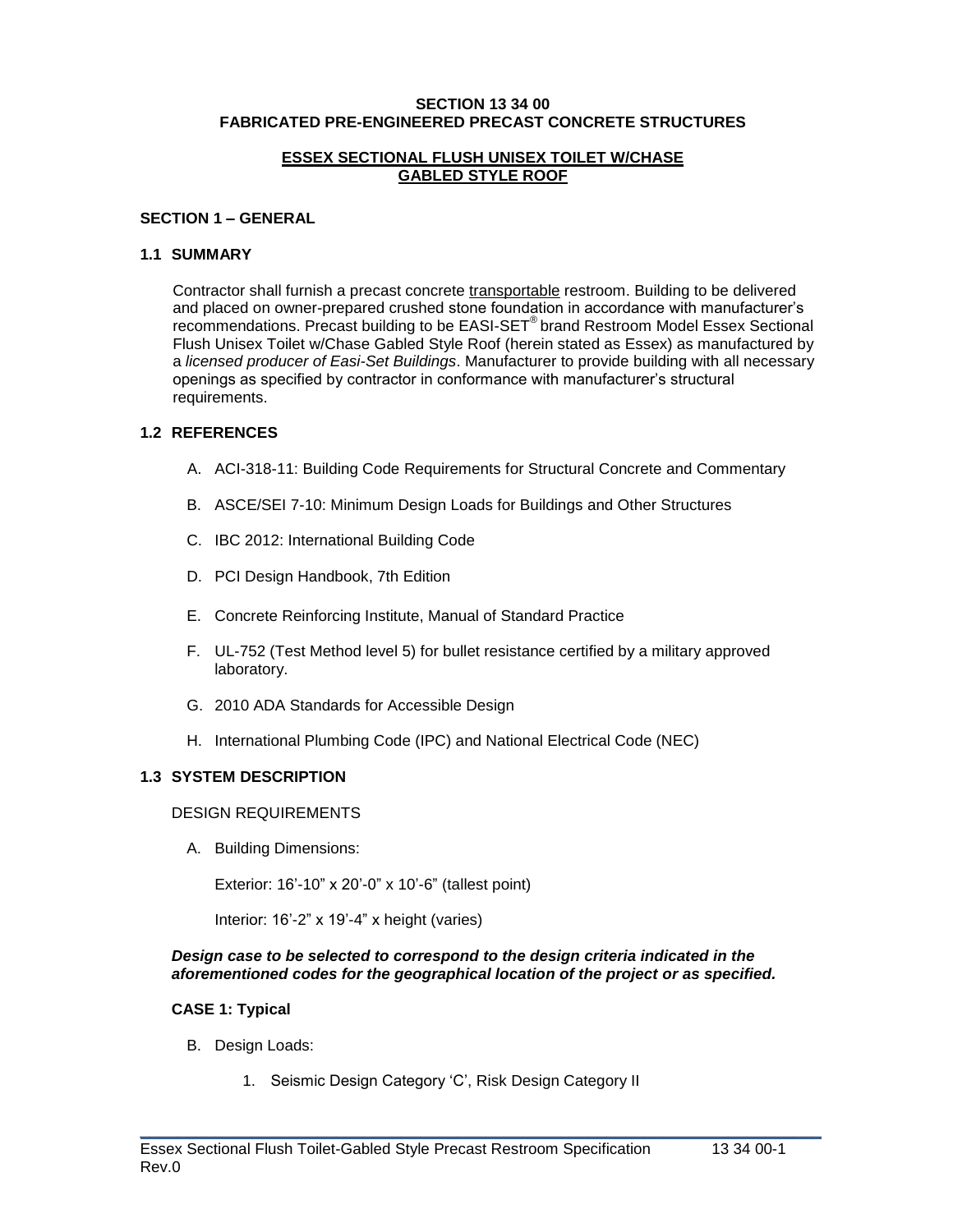- 2. Roof Live Load (Snow) 30 PSF
- 3. Floor Live Load 100 PSF
- 4. Wind Loading\* 115 MPH

\*Design loads relate to precast components only, not accessories (i.e. doors, windows, vents, etc.)

## **CASE 2: Heavy**

- C. Design Loads:
	- 1. Seismic Design Category 'D', Risk Design Category III
	- 2. Roof Live Load (Snow) 150 PSF
	- 3. Floor Live Load 150 PSF
	- 4. Standard Wind Loading\* 165 MPH

\*Design loads relate to precast components only, not accessories (i.e. doors, windows, vents, etc.)

- D. Roof: Gabled style roof. Roof panels shall overhang on all sides to prevent water intrusion. The pitch of the roof shall be 2/12. The roof standard finish is a simulated cedar shake. Other finishes are available.
- E. Roof panels, floor, and wall panels must each be produced as single component monolithic panels for each building section. No floor or vertical wall joints will be allowed, except at perimeter interfaces, corners, partitions and between building sections. Wall panels shall be set on top of floor panel.
- F. Wall-to-Floor interior surface joints along the perimeter of each restroom and partitions (if precast) must contain the locked-in, easy clean-out radius coving. The 3/8" (recessed) x 2" cove must be continuous around the interior of the restroom and along the sides of any precast partitions. Apply 5,000 PSI (minimum) non-shrink, non-metallic grout to the cove, finishing the grout to form a flush 1" minimum radius.

# **1.4 SUBMITTALS**

- A. Engineering calculations designed and sealed by a professional engineer, licensed to practice in the state where the project is located, shall be submitted for approval.
- B. Manufacturers' product literature shall be provided for all plumbing, electrical and miscellaneous installed fixtures demonstrating compliance with these specifications

### **1.5 QUALITY ASSURANCE**

- A. The precast concrete building producer shall be a plant-certified member of either the National Precast Concrete Association (NPCA), The Precast/Prestressed Concrete Institute (PCI), or equal.
- B. The precast concrete building producer shall demonstrate product knowledge and must have a minimum of 5 years experience manufacturing and setting precast concrete.

 $\_$  , and the set of the set of the set of the set of the set of the set of the set of the set of the set of the set of the set of the set of the set of the set of the set of the set of the set of the set of the set of th

C. The manufacturer must be a licensed producer of Easi-Set Buildings.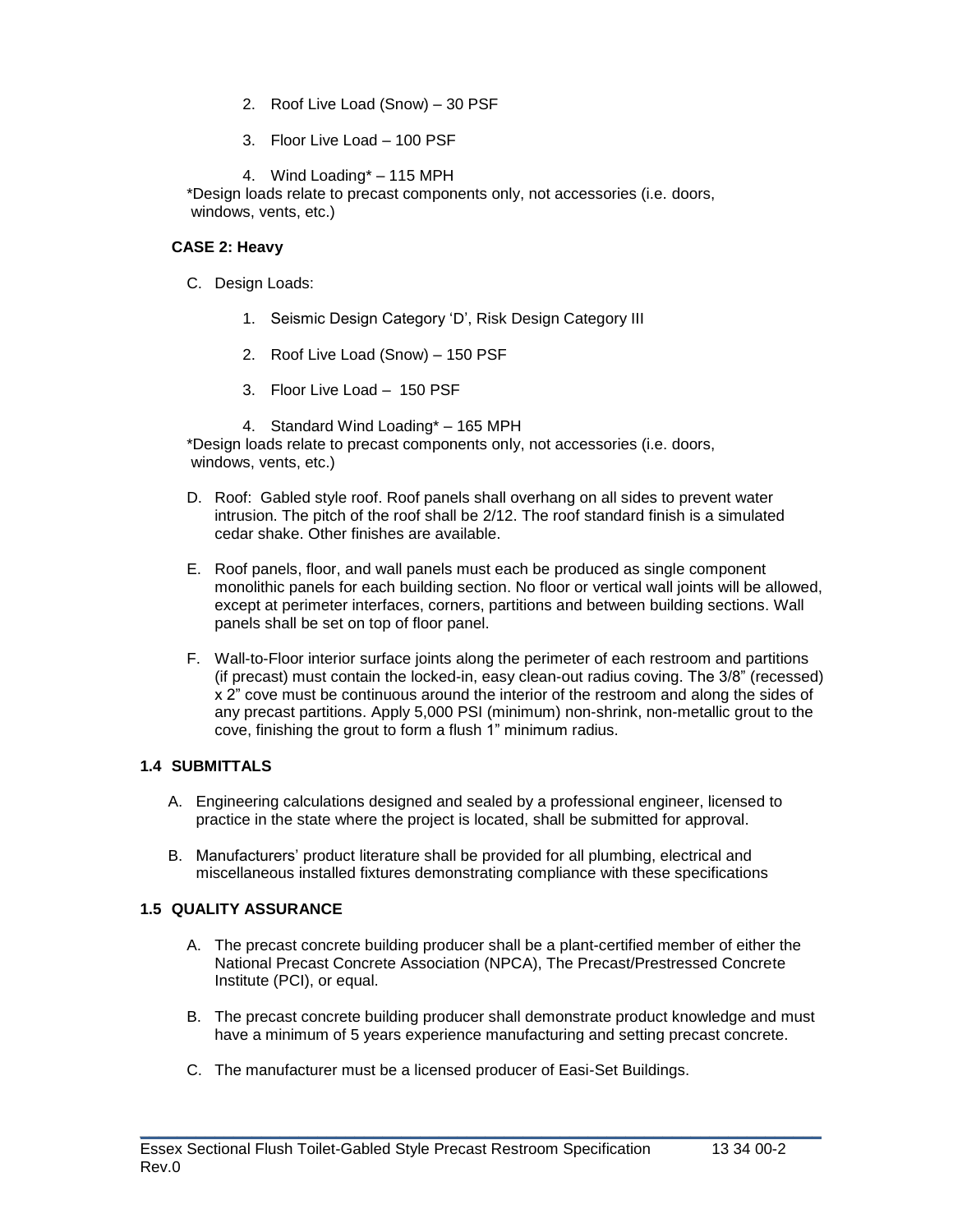D. No alternate building designs to the pre-engineered EASI-SET**®** building will be allowed unless pre-approved by the owner 10 days prior to the bid date.

### **SECTION 2 – PRODUCTS**

#### **2.1 MATERIALS**

- **A.** Concrete: Steel-reinforced, 5000 PSI minimum 28-day compressive strength, airentrained (ASTM C260).
- **B.** Reinforcing Steel: ASTM A615, grade 60 unless otherwise specified. Welded wire fabric: ASTM 185, Grade 65
- **C.** Post-tensioning Strand: 41K Polystrand CP50, ½" 270 KSI Seven-Wire strand, enclosed within a greased plastic sheath (ASTM A416). Each Roof and floor shall be posttensioned by a proprietary, second generation design using a single, continuous tendon. Said tendon is placed in the concrete slab to form a perimeter loop starting from one corner of the slab to a point where the cable entered the slab. The tendon then turns 90 degrees and follows the cable member(s) in the periphery to a point midway along the "X" axis of the concrete building panel and then turns 90 degrees along the "Y" axis of the concrete building panel. This bisects the concrete building panel and crosses the opposite parallel portion of the cable member and exits from an adjacent side of the concrete building panel. This creates a cable pattern with no less than 2.5 parallel cables in any direction. To ensure a watertight design, no alternate methods shall be substituted for the post-tensioning.
- **D.** Sealant: All joints between panels shall be caulked along the exterior and interior surface of the joints. Exterior sealant shall be DOW CORNING 790 silicone sealant or equal. Interior sealant shall be SIKAFLEX-1A elastic sealant (paintable) or equal. Exterior caulk reveals to be 3/8"x 3/4" deep so that sides of the joint are parallel for proper caulk adhesion. Back of the joint to be taped with bond breaking tape to ensure adhesion of caulk to parallel sides of joint and not the back.
- **E.** Panel Connections: All panels shall be securely fastened together utilizing cast-in stainless steel embeds and welding. All welding shall be done in conformance with AWS, Structural Welding Code latest revision. Steel is to be of structural quality, hotrolled carbon complying with ASTM A304. No floating-in of connection plates shall be allowed.

#### **F. Stain and Paint:**

- *a.* Interior concrete surfaces (toilet rooms)
	- *i.* Interior floors will be a two component, water based polyamide epoxy floor coating (gray, unless otherwise specified). Approved manufacturers: Sherwin Williams (Floor-Plex 7100), Armorpoxy or equal.
	- *ii.* Interior walls and ceilings will be a pre-catalyzed water based epoxy. Approved manufacturers: Sherwin Williams or equal.
- *b.* Exterior concrete surfaces
	- *i.* Exterior slab top surface (if selected) will be a two component, polyamide epoxy floor coating (gray, unless otherwise specified). Approved manufacturers: Sherwin Williams, Armorpoxy or equal.
	- *ii.* Exterior walls and roof will be a water-based acrylic, water-repellent penetrating stain. Approved manufacturers: United Coatings (Canyon Tone Stain), Sherwin Williams (H&C Concrete stain) or equal
	- *iii.* Clear Acrylic anti-graffiti sealer (if selected)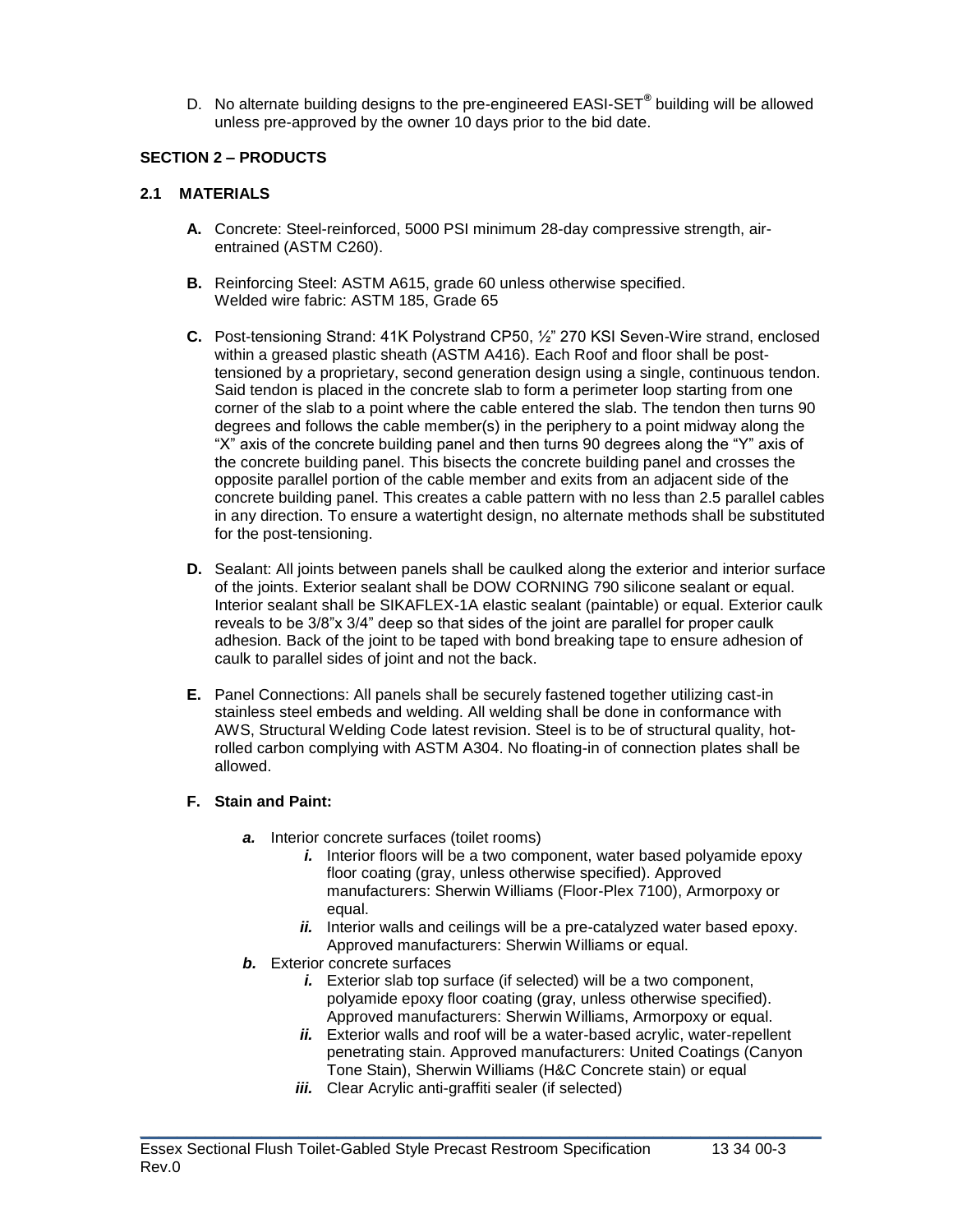# **2.2 ACCESSORIES AND FIXTURES**

- **A. Doors and Frames**: Shall comply with Steel Door Institute "Recommended Specifications for Standard Steel Doors and Frames" (SDI-100) and as herein specified. All door and frame galvanizing shall be in accordance with ASTM A924 and A653, minimum coating thickness shall be A60.
	- 1. The buildings shall be equipped with 3'-0" x 6'-8" x 1-3/4" (restroom entry doors) &  $2^{\prime}$ -8" x 6'-8" x 1-3/4" (chase door) thick insulated, 18 gauge, metal doors with 16gauge frames (to meet wall thickness). Doors shall have a flush top cap. Doors and frames shall be factory bonderized and painted with one coat of rust-inhibitive primer and one finish-coat of enamel paint; color to be BOLT BROWN unless otherwise specified.
	- 2. Doors and frames shall meet SDI standard Level 2, 1¾" heavy duty. *Approved manufacturers: Republic, Steelcraft, Ceco, Black Mountain, Pioneer, Curries, Mesker, MPI, Door components or equal Approved distributor: Integrated Entry Systems*

### **B. Door Hardware**:

**1. Cylindrical Lock**: Commercial grade, shall meet requirements of ANSI A156.2, series 4000, UL listed and ADA approved. Zinc dichromate chassis with cast solid zinc levers to resist corrosion. Furnish locks with 6-pin solid brass keyway. Exterior locks and unlocks by key, interior push button lock, released when lever is turned. Manufacturer shall provide a limited lifetime warranty on this product. *Approved manufacturers: Design Hardware, or equal*

**2. Hinges**: Self-Closing (spring) Hinges. Shall comply with ANSI A156.17 Grade 1 self closing hinges (3 per door). Hinges shall be Stainless Steel Grade 304 (ANSI K81071F) US32D brushed satin finish. Manufacturer shall provide a lifetime limited warranty. *Approved manufacturers: Design Hardware, or equal*

**3. Door Sweep**: Nylon brush door sweep, ANSI/BHMA certified. Sweeps shall have an integral drip edge to repel water from base of door. Sweeps shall be approved for UL 10C positive pressure and suitable for use with fire doors up to three hours. *Approved manufacturers: National Guard Products or equal*

**4. Drip Cap**: Aluminum drip cap with minimum projection of 2 ½" shall be furnished. *Approved Manufacturers: Design Hardware, National Guard Products, or equal*

**5. Door Stop**: ANSI 156.16 approved wall mounted door stop with keeper constructed of a corrosion resistant cast brass material. Finish US26D (626) brushed chrome finish. *Approved manufacturers: Don-Jo, Rockwood, or equal*

- **C. Wall Vent:** Wall vents will be extruded aluminum, minimum thickness of .125", 6063-T5 alloy. Vents to be supplied with aluminum mesh insect screen and 204-R1 clear anodized finish. Approved manufactures: Sunvent Industries or equal.
- **D. Signs:** Signs to have braille, characters, and pictograms to meet ADA requirements.
- **E. Windows:** Frames shall be constructed from stainless steel. Window glazing will be ¼" translucent Lexan.
- **F. Grab Bars:** Stainless steel tubing, 18 gauge, type 304 stainless steel, mounted 1-1/2 inches from wall. Approved manufacturers: Bobrick or equal.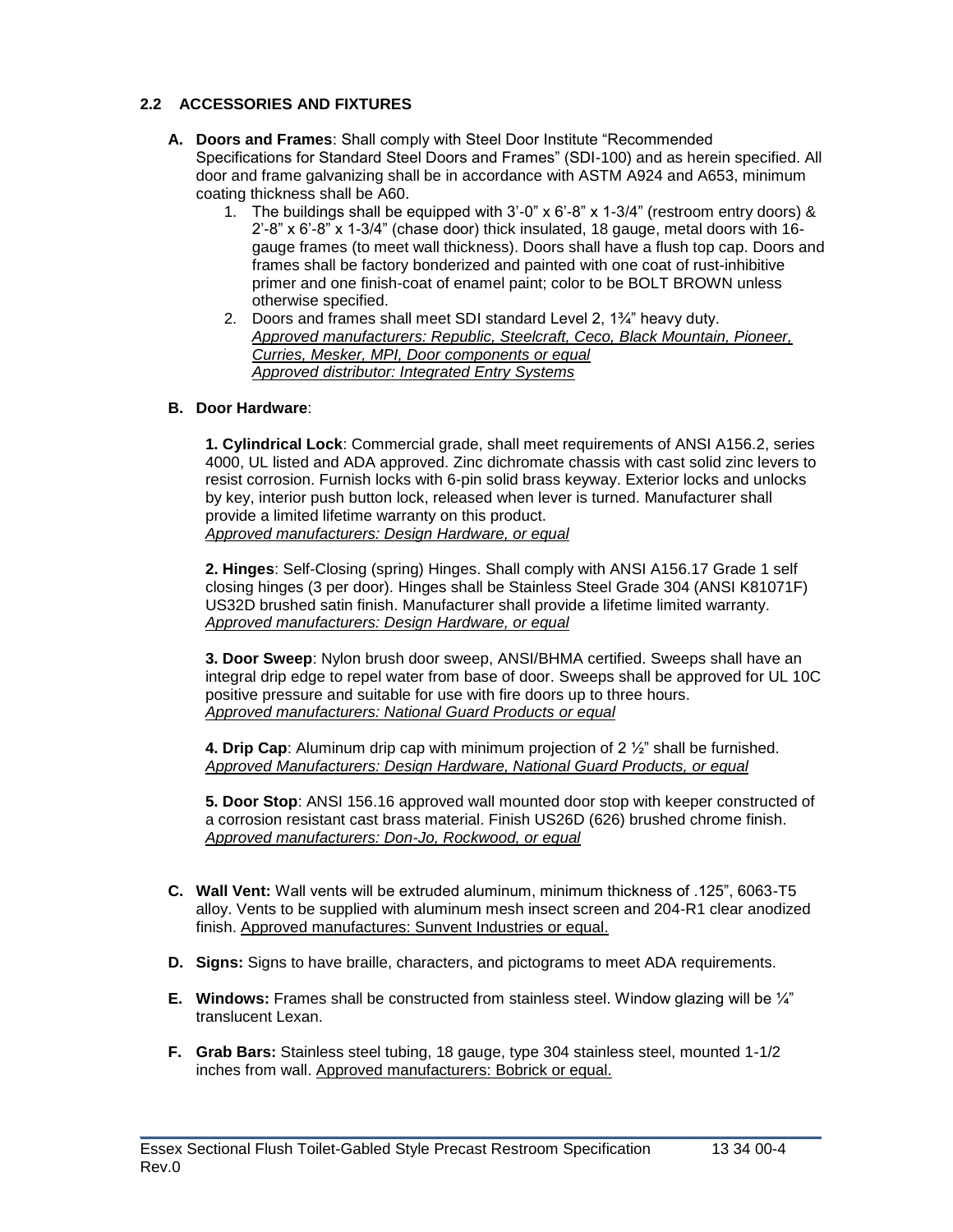- **G. Toilet Paper Dispenser:** Dispenser will be constructed of 3/16" to 1/4" thick 304 stainless steel. Dispenser will be capable of holding three (3) standard rolls of toilet paper. Approved manufacturers: Aslin Industries, Bobrick or equal.
- **H. Plumbing:** All fixtures will meet ASME A112.19.3
	- *1.* Waste and vent piping: ABS or PVC plastic
	- *2.* Water piping: Copper tubing Type L, hard drawn. A gate or ball valve will be provided at the inlet end of the water line. Size water lines to provide proper flushing action based on a nominal water pressure of 40 psi.
	- *3.* A main shut-off valve and drain will be provided with plumbing
	- *4.* Toilet and urinal: ADA compliant, type 304 stainless steel, wall hung, with siphon or blowout jet action. Provide back spud for concealed flush valve connection, unless otherwise specified.
	- *5.* Flush valve: Concealed toilet flush valve with integral vacuum breaker and a nonhold-open pushbutton or handle. Constructed of bronze or brass with water saver flow of 1.6 gallons per flush.
	- *6.* Lavatory: ADA compliant, type 304 stainless steel with backsplash.
	- *7.* Lavatory valve will be pneumatically operated pushbutton valve. Valve to be nonhold open type with a vandal resistant pushbutton requiring less than 5 lbs. pressure to activate.
	- *8.* Hose bib to be provided in chase area.
	- *9.* Floor drain: (Optional)-Floor drains to be provided in each room of the restroom building if selected.
	- **10.** Hammer arrester to be installed on water line
	- **11.** Trap primer distribution unit to be installed
- **I. Electrical:** All components UL shall be listed
	- *1.* A 100-amp breaker panel will be provided
	- *2.* All electrical wiring will be encased in conduit. All wire to be copper.
	- *3.* Light Fixtures:
		- *a.* Chase(service area): 4-foot (48") fluorescent fixture, switch controlled
		- *b.* Toilet rooms: 4-foot (48") fluorescent fixture, motion detector activated
		- *c.* Exterior: 35-watt minimum high pressure sodium light, polycarbonate vandal resistant.
	- *4.* Hand dryer: Surface-mounted ADA compliant, universal type motor, with adjustable sensor operation.
	- *5.* One GFCI outlet located next to the lavatory
	- *6.* Two restroom area exhaust fans with 270 CFM speed controllable, occupancy/motion sensor controlled.

### **2.3 Finishes**

- A. **Interior of Building**: Smooth form finish on all interior panel surfaces unless exterior finish is produced using a form liner, then smooth hand-troweled finish.
- B. **Exterior of Building (standard)**: Barn board finish on all exterior wall surfaces with a simulated cedar shake roof finish.
- C. **Exterior of Building (Option #1)**: Architectural precast concrete brick finish: Finish must be imprinted in top face of panel while in form using an open grid impression tool similar to EASI-BRICK**®** . Finished brick size shall be 2 3/8" x 7 5/8" with vertical steel float or light broom finish. Joints between each brick must be 3/8" wide x 3/8" deep. Back of joint shall be concave to simulate a hand-tooled joint.
- D. **Exterior of Building (Option #2):** Additional finishes for walls and roof are available and will vary by local producer.